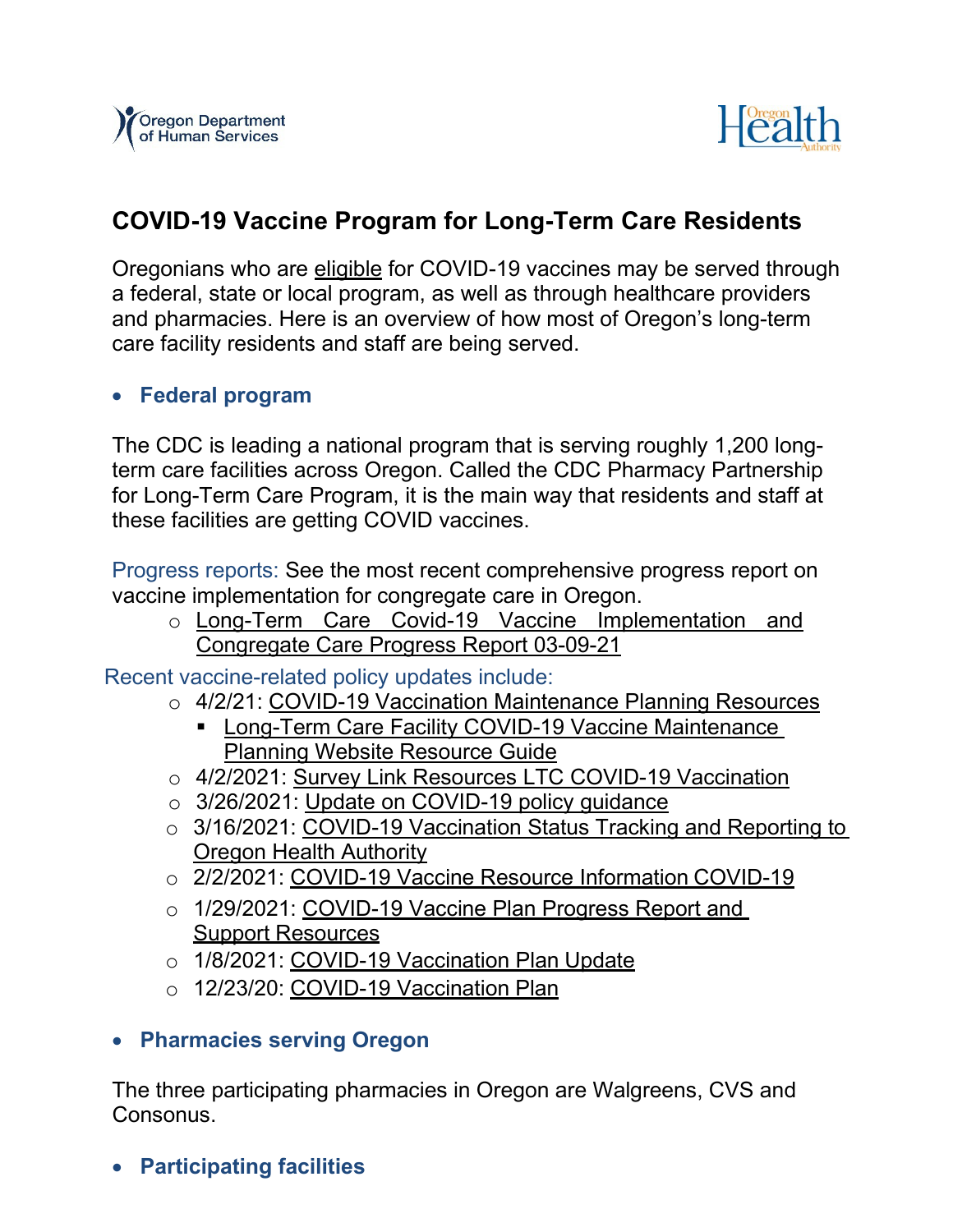Most long-term care facilities included in the program receive oversight from either the Oregon Department of Human Services (ODHS) or Oregon Health Authority (OHA). These facilities include:

- <sup>o</sup> Nursing facilities
- <sup>o</sup> Assisted living and residential care facilities
- <sup>o</sup> Adult foster homes for older adults and people with disabilities
- $\circ$  Behavioral health facilities
- <sup>o</sup> Continuing Care Retirement Communities
- <sup>o</sup> HUD Section 202 Supportive Housing for the Elderly
- <sup>o</sup> Adult group homes for people with intellectual and developmental disabilities
- <sup>o</sup> State-run Veteran's homes

### • **How vaccines will be given**

If you live or work in a long-term care site that is part of the federal pharmacy partnership, you can get your vaccine through one of three scheduled onsite clinics planned for each enrolled facility.

The CDC didn't partner with every long-term care facility in Oregon. The state is working to make sure Oregonians who live or work in a long-term care setting that is not part of the federal program can get vaccinated against COVID another way.

### • **Support for facilities not enrolled in the program**

The ODHS Office of Aging and People with Disabilities (APD) and its Area Agencies on Aging (AAA) are working with Local Public Health Authorities (LPHAs) and Coordinated Care Organizations (CCOs), to connect facilities not enrolled in the federal program to a vaccine opportunity. The goal is to make sure every eligible Oregonian who wants a COVID vaccination can get both doses.

### • **Resources to learn more**

- o For more information on the CDC Pharmacy Partnership for Long-Term Care Program visit: [https://www.cdc.gov/vaccines/covid-19/long-term-care/pharmacy](https://www.cdc.gov/vaccines/covid-19/long-term-care/pharmacy-partnerships.html)[partnerships.html](https://www.cdc.gov/vaccines/covid-19/long-term-care/pharmacy-partnerships.html)
- $\circ$  For more information on pharmacy partners: CVS/Omnicare: [www.omnicare.com/covid-l](http://www.omnicare.com/covid-l%209-vaccine-resource) 9-vaccine-resource